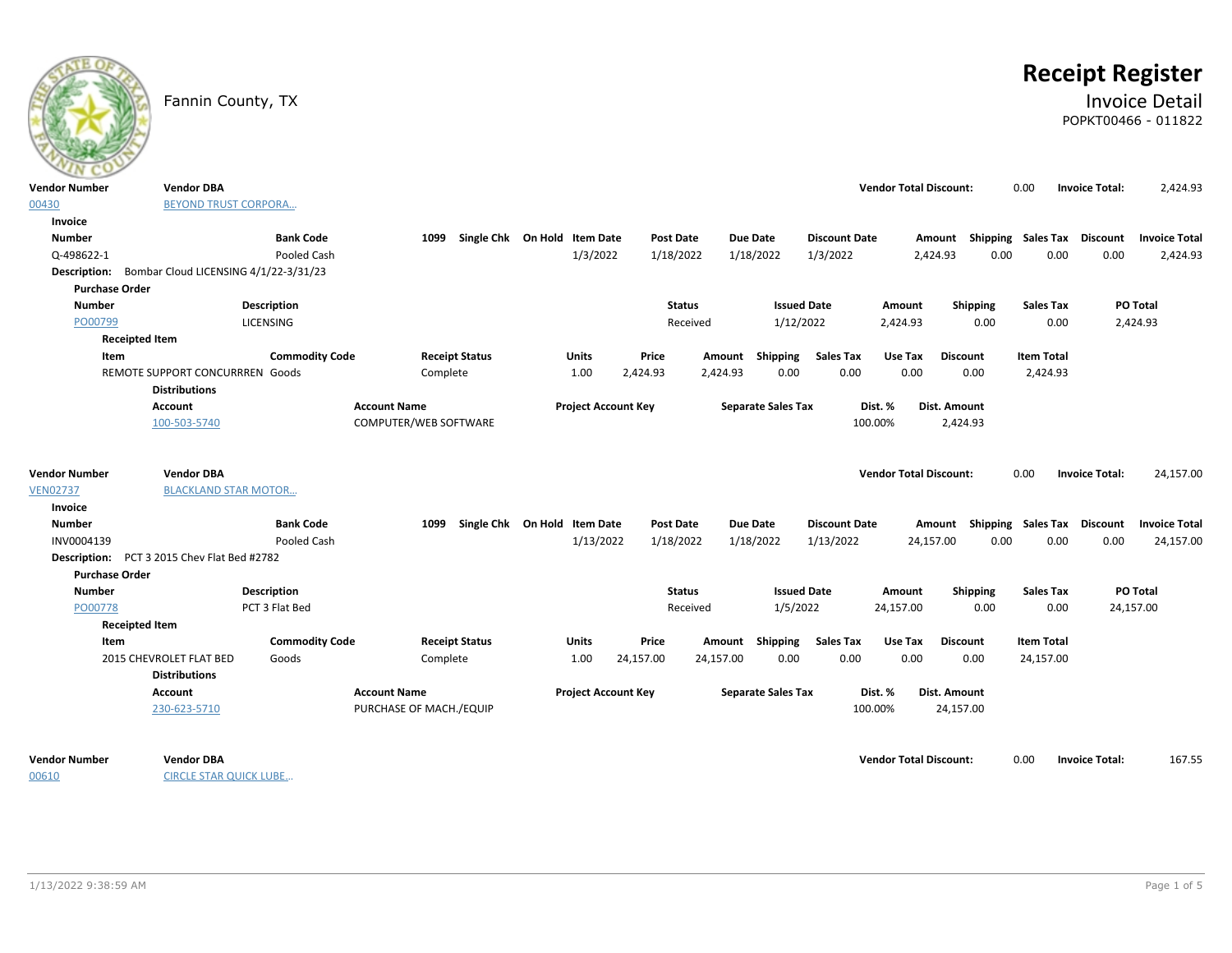| Invoice                             |                                                       |                       |                        |                              |                            |                  |        |                           |                      |                               |                 |      |                                    |                       |                      |
|-------------------------------------|-------------------------------------------------------|-----------------------|------------------------|------------------------------|----------------------------|------------------|--------|---------------------------|----------------------|-------------------------------|-----------------|------|------------------------------------|-----------------------|----------------------|
| <b>Number</b>                       |                                                       | <b>Bank Code</b>      | 1099                   | Single Chk On Hold Item Date |                            | <b>Post Date</b> |        | Due Date                  | <b>Discount Date</b> |                               |                 |      | Amount Shipping Sales Tax Discount |                       | <b>Invoice Total</b> |
| 11-0198043                          |                                                       | Pooled Cash           |                        |                              | 1/11/2022                  | 1/18/2022        |        | 1/18/2022                 | 1/11/2022            |                               | 167.55          | 0.00 | 0.00                               | 0.00                  | 167.55               |
|                                     | Description: Sheriff 2017 Ford #4017 repairs          |                       |                        |                              |                            |                  |        |                           |                      |                               |                 |      |                                    |                       |                      |
| <b>Purchase Order</b>               |                                                       |                       |                        |                              |                            |                  |        |                           |                      |                               |                 |      |                                    |                       |                      |
| <b>Number</b>                       |                                                       | <b>Description</b>    |                        |                              |                            | <b>Status</b>    |        | <b>Issued Date</b>        |                      | Amount                        | Shipping        |      | Sales Tax                          |                       | PO Total             |
| PO00797                             |                                                       | <b>CAR REPAIRS</b>    |                        |                              |                            | Received         |        | 1/12/2022                 |                      | 167.55                        |                 | 0.00 | 0.00                               |                       | 167.55               |
|                                     | <b>Receipted Item</b>                                 |                       |                        |                              |                            |                  |        |                           |                      |                               |                 |      |                                    |                       |                      |
| Item                                |                                                       | <b>Commodity Code</b> |                        | <b>Receipt Status</b>        | <b>Units</b>               | Price            |        | Amount Shipping           | <b>Sales Tax</b>     | Use Tax                       | <b>Discount</b> |      | <b>Item Total</b>                  |                       |                      |
|                                     | UNIT #4017 REPAIRS (BRAKES & P Goods                  |                       | Complete               |                              | 1.00                       | 167.55           | 167.55 | 0.00                      | 0.00                 | 0.00                          | 0.00            |      | 167.55                             |                       |                      |
|                                     | <b>Distributions</b>                                  |                       |                        |                              |                            |                  |        |                           |                      |                               |                 |      |                                    |                       |                      |
|                                     | <b>Account</b>                                        |                       | <b>Account Name</b>    |                              | <b>Project Account Key</b> |                  |        | <b>Separate Sales Tax</b> |                      | Dist. %                       | Dist. Amount    |      |                                    |                       |                      |
|                                     | 100-560-4540                                          |                       | R & M AUTOMOBILES      |                              |                            |                  |        |                           | 100.00%              |                               | 167.55          |      |                                    |                       |                      |
| <b>Vendor Number</b>                | <b>Vendor DBA</b>                                     |                       |                        |                              |                            |                  |        |                           |                      | <b>Vendor Total Discount:</b> |                 |      | 0.00                               | <b>Invoice Total:</b> | 434.42               |
| 00216                               | <b>OFFICE DEPOT</b>                                   |                       |                        |                              |                            |                  |        |                           |                      |                               |                 |      |                                    |                       |                      |
| Invoice                             |                                                       |                       |                        |                              |                            |                  |        |                           |                      |                               |                 |      |                                    |                       |                      |
| <b>Number</b>                       |                                                       | <b>Bank Code</b>      | 1099                   | Single Chk On Hold Item Date |                            | <b>Post Date</b> |        | <b>Due Date</b>           | <b>Discount Date</b> |                               |                 |      | Amount Shipping Sales Tax Discount |                       | <b>Invoice Total</b> |
| 218455643001                        |                                                       | Pooled Cash           |                        |                              | 1/5/2022                   | 1/18/2022        |        | 1/18/2022                 | 1/5/2022             |                               | 134.43          | 0.00 | 0.00                               | 0.00                  | 134.43               |
| <b>Description:</b> office supplies |                                                       |                       |                        |                              |                            |                  |        |                           |                      |                               |                 |      |                                    |                       |                      |
| <b>Purchase Order</b>               |                                                       |                       |                        |                              |                            |                  |        |                           |                      |                               |                 |      |                                    |                       |                      |
| <b>Number</b>                       |                                                       | <b>Description</b>    |                        |                              |                            | <b>Status</b>    |        | <b>Issued Date</b>        |                      | Amount                        | <b>Shipping</b> |      | <b>Sales Tax</b>                   |                       | PO Total             |
| PO00773                             |                                                       | office supplies       |                        |                              |                            | Received         |        | 12/21/2021                |                      | 134.43                        |                 | 0.00 | 0.00                               |                       | 134.43               |
|                                     | <b>Receipted Item</b>                                 |                       |                        |                              |                            |                  |        |                           |                      |                               |                 |      |                                    |                       |                      |
| Item                                |                                                       | <b>Commodity Code</b> |                        | <b>Receipt Status</b>        | Units                      | Price            |        | Amount Shipping           | <b>Sales Tax</b>     | Use Tax                       | <b>Discount</b> |      | <b>Item Total</b>                  |                       |                      |
|                                     | 196517 Copier Paper                                   | Goods                 | Complete               |                              | 3.00                       | 41.18            | 123.54 | 0.00                      | 0.00                 | 0.00                          | 0.00            |      | 123.54                             |                       |                      |
|                                     | <b>Distributions</b>                                  |                       |                        |                              |                            |                  |        |                           |                      |                               |                 |      |                                    |                       |                      |
|                                     | <b>Account</b>                                        |                       | <b>Account Name</b>    |                              | <b>Project Account Key</b> |                  |        | <b>Separate Sales Tax</b> |                      | Dist. %                       | Dist. Amount    |      |                                    |                       |                      |
|                                     | 100-450-3100                                          |                       | <b>OFFICE SUPPLIES</b> |                              |                            |                  |        |                           | 100.00%              |                               | 123.54          |      |                                    |                       |                      |
|                                     | <b>Receipted Item</b>                                 |                       |                        |                              |                            |                  |        |                           |                      |                               |                 |      |                                    |                       |                      |
| Item                                |                                                       | <b>Commodity Code</b> |                        | <b>Receipt Status</b>        | Units                      | Price            |        | Amount Shipping           | <b>Sales Tax</b>     | Use Tax                       | <b>Discount</b> |      | <b>Item Total</b>                  |                       |                      |
|                                     | 254089 Paper Mate Liquid Tape<br><b>Distributions</b> | Goods                 | Complete               |                              | 1.00                       | 4.12             | 4.12   | 0.00                      | 0.00                 | 0.00                          | 0.00            |      | 4.12                               |                       |                      |
|                                     | <b>Account</b>                                        |                       | <b>Account Name</b>    |                              | <b>Project Account Key</b> |                  |        | <b>Separate Sales Tax</b> |                      | Dist. %                       | Dist. Amount    |      |                                    |                       |                      |
|                                     | 100-450-3100                                          |                       | OFFICE SUPPLIES        |                              |                            |                  |        |                           | 100.00%              |                               | 4.12            |      |                                    |                       |                      |
|                                     | <b>Receipted Item</b>                                 |                       |                        |                              |                            |                  |        |                           |                      |                               |                 |      |                                    |                       |                      |
| Item                                |                                                       | <b>Commodity Code</b> |                        | <b>Receipt Status</b>        | Units                      | Price            |        | Amount Shipping           | <b>Sales Tax</b>     | Use Tax                       | <b>Discount</b> |      | <b>Item Total</b>                  |                       |                      |
|                                     | 307944 Paper Mate Profile Ball Pr Goods               |                       | Complete               |                              | 1.00                       | 6.77             | 6.77   | 0.00                      | 0.00                 | 0.00                          | 0.00            |      | 6.77                               |                       |                      |
|                                     | <b>Distributions</b>                                  |                       |                        |                              |                            |                  |        |                           |                      |                               |                 |      |                                    |                       |                      |
|                                     | <b>Account</b>                                        |                       | <b>Account Name</b>    |                              | <b>Project Account Key</b> |                  |        | <b>Separate Sales Tax</b> |                      | Dist. %                       | Dist. Amount    |      |                                    |                       |                      |
|                                     | 100-450-3100                                          |                       | <b>OFFICE SUPPLIES</b> |                              |                            |                  |        |                           | 100.00%              |                               | 6.77            |      |                                    |                       |                      |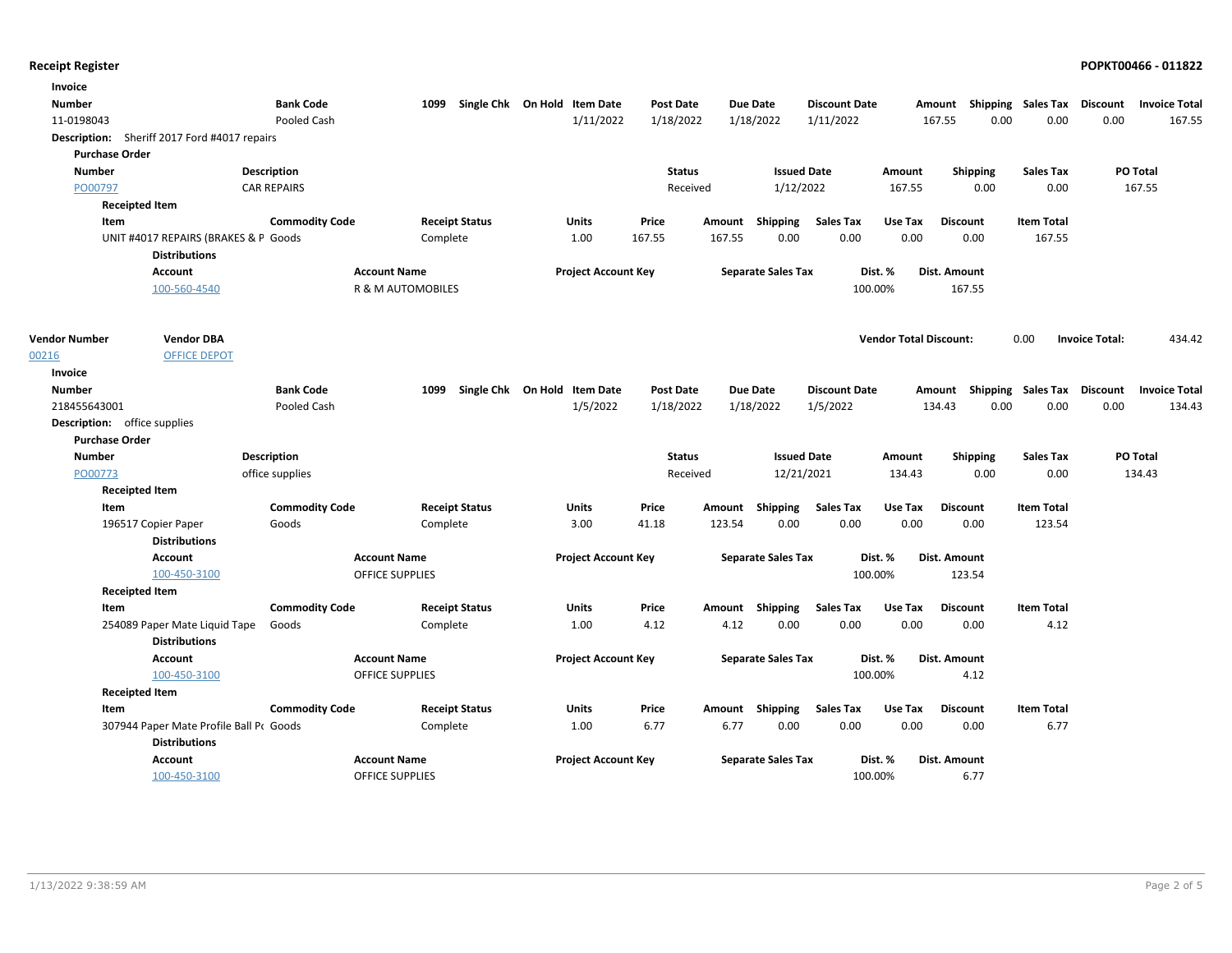| Invoice                             |                                          |                             |                         |                    |                              |                  |                 |                           |                      |                               |                 |                                     |                       |                      |
|-------------------------------------|------------------------------------------|-----------------------------|-------------------------|--------------------|------------------------------|------------------|-----------------|---------------------------|----------------------|-------------------------------|-----------------|-------------------------------------|-----------------------|----------------------|
| <b>Number</b>                       |                                          | <b>Bank Code</b>            | 1099                    | Single Chk On Hold | <b>Item Date</b>             | <b>Post Date</b> | <b>Due Date</b> |                           | <b>Discount Date</b> | Amount                        |                 | <b>Shipping Sales Tax</b>           | Discount              | <b>Invoice Total</b> |
| 220745158001                        |                                          | Pooled Cash                 |                         |                    | 1/6/2022                     | 1/18/2022        | 1/18/2022       | 1/6/2022                  |                      | 299.99                        | 0.00            | 0.00                                | 0.00                  | 299.99               |
| <b>Description:</b> Office Supplies |                                          |                             |                         |                    |                              |                  |                 |                           |                      |                               |                 |                                     |                       |                      |
| <b>Purchase Order</b>               |                                          |                             |                         |                    |                              |                  |                 |                           |                      |                               |                 |                                     |                       |                      |
| <b>Number</b>                       |                                          | Description                 |                         |                    |                              | <b>Status</b>    |                 | <b>Issued Date</b>        |                      | Amount                        | <b>Shipping</b> | <b>Sales Tax</b>                    |                       | PO Total             |
| PO00784                             |                                          | <b>Office Supplies</b>      |                         |                    |                              | Received         |                 | 1/6/2022                  |                      | 299.99                        | 0.00            | 0.00                                |                       | 299.99               |
| <b>Receipted Item</b>               |                                          |                             |                         |                    |                              |                  |                 |                           |                      |                               |                 |                                     |                       |                      |
| Item                                |                                          | <b>Commodity Code</b>       | <b>Receipt Status</b>   |                    | <b>Units</b>                 | Price            | Amount          | <b>Shipping</b>           | <b>Sales Tax</b>     | Use Tax<br><b>Discount</b>    |                 | <b>Item Total</b>                   |                       |                      |
|                                     | HP LaserJet Pro M404n Monochro Goods     |                             | Complete                |                    | 1.00                         | 299.99           | 299.99          | 0.00                      | 0.00                 | 0.00                          | 0.00            | 299.99                              |                       |                      |
|                                     |                                          |                             |                         |                    | <b>Vendor Part Number:</b>   | 9637825          |                 |                           |                      |                               |                 |                                     |                       |                      |
|                                     | <b>Distributions</b>                     |                             |                         |                    |                              |                  |                 |                           |                      |                               |                 |                                     |                       |                      |
|                                     | <b>Account</b>                           |                             | <b>Account Name</b>     |                    | <b>Project Account Key</b>   |                  |                 | <b>Separate Sales Tax</b> | Dist. %              | Dist. Amount                  |                 |                                     |                       |                      |
|                                     | 100-475-5720                             |                             | <b>OFFICE EQUIPMENT</b> |                    |                              |                  |                 |                           | 100.00%              |                               | 299.99          |                                     |                       |                      |
|                                     |                                          |                             |                         |                    |                              |                  |                 |                           |                      |                               |                 |                                     |                       |                      |
|                                     |                                          |                             |                         |                    |                              |                  |                 |                           |                      |                               |                 |                                     |                       |                      |
| <b>Vendor Number</b>                | <b>Vendor DBA</b>                        |                             |                         |                    |                              |                  |                 |                           |                      | <b>Vendor Total Discount:</b> |                 | 0.00                                | <b>Invoice Total:</b> | 129,875.00           |
| <b>VEN02546</b><br>Invoice          | <b>PAST &amp; PRESENT FURNIT</b>         |                             |                         |                    |                              |                  |                 |                           |                      |                               |                 |                                     |                       |                      |
| <b>Number</b>                       |                                          | <b>Bank Code</b>            | 1099                    | Single Chk On Hold | <b>Item Date</b>             | Post Date        | <b>Due Date</b> |                           | <b>Discount Date</b> |                               |                 |                                     |                       | <b>Invoice Total</b> |
| INV0004125                          |                                          | Pooled Cash                 |                         |                    | 1/3/2022                     | 1/18/2022        | 1/18/2022       | 1/3/2022                  |                      | Amount<br>129,875.00          | 0.00            | Shipping Sales Tax Discount<br>0.00 | 0.00                  | 129,875.00           |
|                                     | <b>Description: COURTHOUSE FURNITURE</b> |                             |                         |                    |                              |                  |                 |                           |                      |                               |                 |                                     |                       |                      |
| <b>Purchase Order</b>               |                                          |                             |                         |                    |                              |                  |                 |                           |                      |                               |                 |                                     |                       |                      |
| <b>Number</b>                       |                                          | <b>Description</b>          |                         |                    |                              | <b>Status</b>    |                 | <b>Issued Date</b>        |                      | Amount                        | <b>Shipping</b> | <b>Sales Tax</b>                    |                       | PO Total             |
| PO00800                             |                                          | <b>COURTHOUSE FURNITURE</b> |                         |                    |                              | Received         |                 | 1/12/2022                 | 129,875.00           |                               | 0.00            | 0.00                                | 129,875.00            |                      |
| <b>Receipted Item</b>               |                                          |                             |                         |                    |                              |                  |                 |                           |                      |                               |                 |                                     |                       |                      |
| Item                                |                                          | <b>Commodity Code</b>       | <b>Receipt Status</b>   |                    | Units                        | Price            | Amount          | <b>Shipping</b>           | <b>Sales Tax</b>     | Use Tax<br><b>Discount</b>    |                 | <b>Item Total</b>                   |                       |                      |
|                                     | <b>FURNITURE - ORDER #1</b>              | Goods                       | Complete                |                    | 1.00                         | 64,802.00        | 64,802.00       | 0.00                      | 0.00                 | 0.00                          | 0.00            | 64,802.00                           |                       |                      |
|                                     | <b>Distributions</b>                     |                             |                         |                    |                              |                  |                 |                           |                      |                               |                 |                                     |                       |                      |
|                                     | Account                                  |                             | <b>Account Name</b>     |                    | <b>Project Account Key</b>   |                  |                 | <b>Separate Sales Tax</b> | Dist. %              | Dist. Amount                  |                 |                                     |                       |                      |
|                                     | 690-669-5735                             |                             | FF&E                    |                    |                              |                  |                 |                           | 100.00%              | 64,802.00                     |                 |                                     |                       |                      |
| <b>Receipted Item</b>               |                                          |                             |                         |                    |                              |                  |                 |                           |                      |                               |                 |                                     |                       |                      |
| Item                                |                                          | <b>Commodity Code</b>       | <b>Receipt Status</b>   |                    | Units                        | Price            | Amount Shipping |                           | <b>Sales Tax</b>     | Use Tax<br><b>Discount</b>    |                 | <b>Item Total</b>                   |                       |                      |
|                                     | <b>FURNITURE - ORDER #2</b>              | Goods                       | Complete                |                    | 1.00                         | 65,073.00        | 65,073.00       | 0.00                      | 0.00                 | 0.00                          | 0.00            | 65,073.00                           |                       |                      |
|                                     | <b>Distributions</b>                     |                             |                         |                    |                              |                  |                 |                           |                      |                               |                 |                                     |                       |                      |
|                                     | Account                                  |                             | <b>Account Name</b>     |                    | <b>Project Account Key</b>   |                  |                 | <b>Separate Sales Tax</b> | Dist. %              | Dist. Amount                  |                 |                                     |                       |                      |
|                                     | 690-669-5735                             |                             | FF&E                    |                    |                              |                  |                 |                           | 100.00%              | 65,073.00                     |                 |                                     |                       |                      |
|                                     |                                          |                             |                         |                    |                              |                  |                 |                           |                      |                               |                 |                                     |                       |                      |
|                                     |                                          |                             |                         |                    |                              |                  |                 |                           |                      |                               |                 |                                     |                       |                      |
| <b>Vendor Number</b>                | <b>Vendor DBA</b>                        |                             |                         |                    |                              |                  |                 |                           |                      | <b>Vendor Total Discount:</b> |                 | 0.00                                | <b>Invoice Total:</b> | 38.75                |
| 00826                               | PERSONALIZED PRINTING                    |                             |                         |                    |                              |                  |                 |                           |                      |                               |                 |                                     |                       |                      |
| Invoice                             |                                          |                             |                         |                    |                              |                  |                 |                           |                      |                               |                 |                                     |                       |                      |
| <b>Number</b>                       |                                          | <b>Bank Code</b>            | 1099                    |                    | Single Chk On Hold Item Date | <b>Post Date</b> | <b>Due Date</b> |                           | <b>Discount Date</b> |                               |                 | Amount Shipping Sales Tax Discount  |                       | <b>Invoice Total</b> |
| 109115                              |                                          | Pooled Cash                 |                         |                    | 1/5/2022                     | 1/18/2022        | 1/18/2022       | 1/5/2022                  |                      | 38.75                         | 0.00            | 0.00                                | 0.00                  | 38.75                |
| <b>Description:</b>                 | <b>BUSINESS CARDS J. Arnold</b>          |                             |                         |                    |                              |                  |                 |                           |                      |                               |                 |                                     |                       |                      |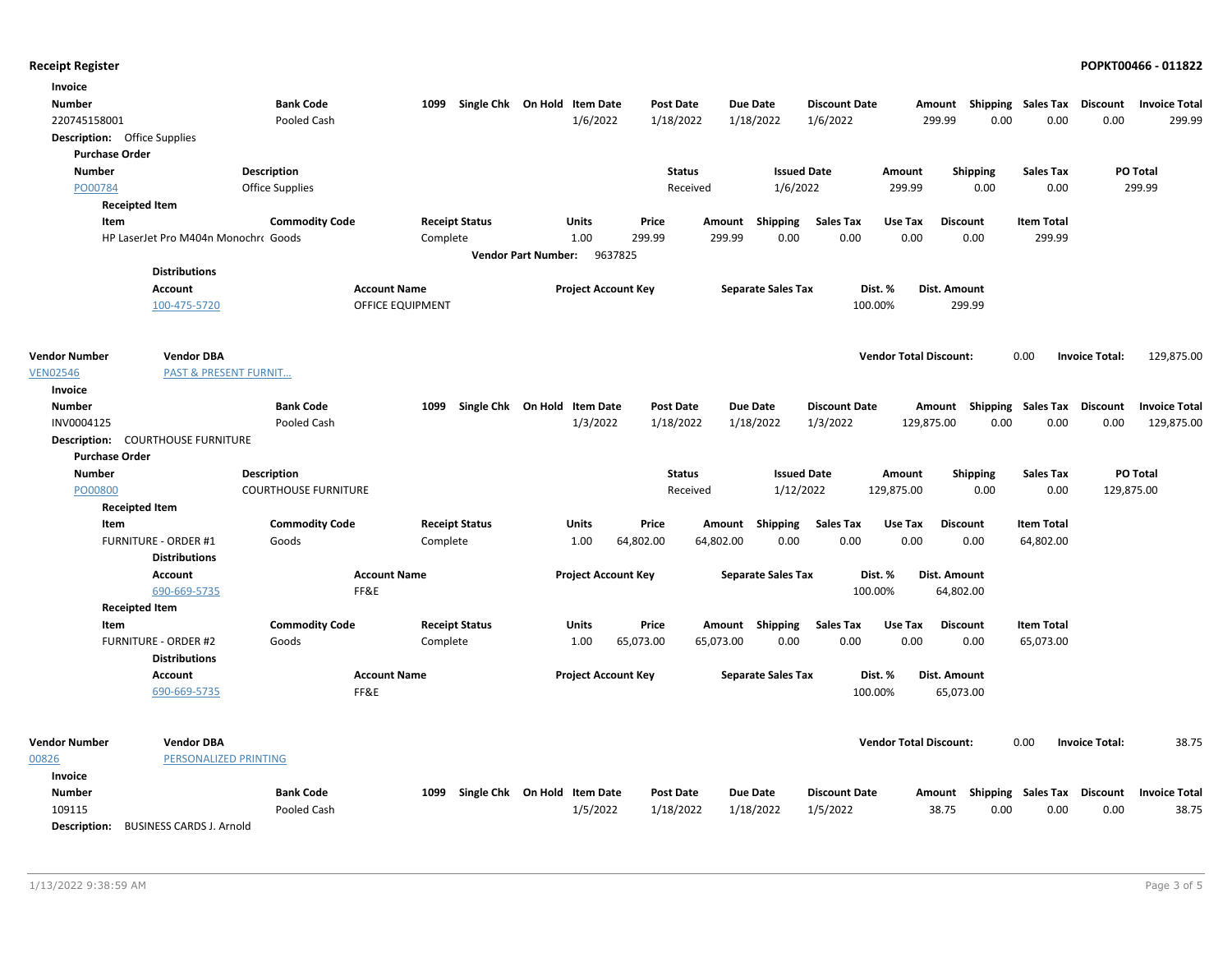| <b>Receipt Register</b> |  |
|-------------------------|--|
|-------------------------|--|

|                      | <b>Purchase Order</b>              |                           |                         |                              |                  |                |                           |                      |                               |                 |                    |                                         |  |
|----------------------|------------------------------------|---------------------------|-------------------------|------------------------------|------------------|----------------|---------------------------|----------------------|-------------------------------|-----------------|--------------------|-----------------------------------------|--|
| <b>Number</b>        |                                    | Description               |                         |                              | <b>Status</b>    |                | <b>Issued Date</b>        |                      | Amount                        | Shipping        | <b>Sales Tax</b>   | PO Total                                |  |
| PO00782              |                                    | <b>BUSINESS CARDS</b>     |                         |                              | Received         |                | 1/5/2022                  |                      | 38.75                         | 0.00            | 0.00               | 38.75                                   |  |
|                      | <b>Receipted Item</b>              |                           |                         |                              |                  |                |                           |                      |                               |                 |                    |                                         |  |
|                      | Item                               | <b>Commodity Code</b>     | <b>Receipt Status</b>   | Units                        | Price            | Amount         | <b>Shipping</b>           | <b>Sales Tax</b>     | Use Tax                       | <b>Discount</b> | <b>Item Total</b>  |                                         |  |
|                      | Jessica Arnold - Business Cards    | Goods                     | Complete                | 1.00                         | 38.75            | 38.75          | 0.00                      | 0.00                 | 0.00                          | 0.00            | 38.75              |                                         |  |
|                      | <b>Distributions</b>               |                           |                         |                              |                  |                |                           |                      |                               |                 |                    |                                         |  |
|                      | <b>Account</b>                     | <b>Account Name</b>       |                         | <b>Project Account Key</b>   |                  |                | <b>Separate Sales Tax</b> |                      | Dist. %                       | Dist. Amount    |                    |                                         |  |
|                      | 100-475-4350                       | PRINTING                  |                         |                              |                  |                |                           |                      | 100.00%                       | 38.75           |                    |                                         |  |
|                      |                                    |                           |                         |                              |                  |                |                           |                      |                               |                 |                    |                                         |  |
| <b>Vendor Number</b> | <b>Vendor DBA</b>                  |                           |                         |                              |                  |                |                           |                      | <b>Vendor Total Discount:</b> |                 | 0.00               | <b>Invoice Total:</b><br>788.88         |  |
| 00596                | SOUTHERN TIRE MART, LLC            |                           |                         |                              |                  |                |                           |                      |                               |                 |                    |                                         |  |
| Invoice              |                                    |                           |                         |                              |                  |                |                           |                      |                               |                 |                    |                                         |  |
| <b>Number</b>        |                                    | <b>Bank Code</b>          | 1099                    | Single Chk On Hold Item Date | <b>Post Date</b> |                | <b>Due Date</b>           | <b>Discount Date</b> |                               | Amount          | Shipping Sales Tax | <b>Discount</b><br><b>Invoice Total</b> |  |
| 4170045671           |                                    | Pooled Cash               |                         | 1/12/2022                    | 1/18/2022        |                | 1/18/2022                 | 1/12/2022            |                               | 788.88<br>0.00  | 0.00               | 0.00<br>788.88                          |  |
|                      | <b>Description:</b> PCT 3 TIRES    |                           |                         |                              |                  |                |                           |                      |                               |                 |                    |                                         |  |
|                      | <b>Purchase Order</b>              |                           |                         |                              |                  |                |                           |                      |                               |                 |                    |                                         |  |
| Number               |                                    | <b>Description</b>        |                         |                              | <b>Status</b>    |                | <b>Issued Date</b>        |                      | Amount                        | Shipping        | <b>Sales Tax</b>   | <b>PO Total</b>                         |  |
| PO00798              |                                    | PCT 3 TIRES               |                         |                              | Received         |                | 1/12/2022                 |                      | 788.88                        | 0.00            | 0.00               | 788.88                                  |  |
|                      | <b>Receipted Item</b>              |                           |                         |                              |                  |                |                           |                      |                               |                 |                    |                                         |  |
|                      | Item                               | <b>Commodity Code</b>     | <b>Receipt Status</b>   | Units                        | Price            | Amount         | <b>Shipping</b>           | <b>Sales Tax</b>     | Use Tax                       | <b>Discount</b> | <b>Item Total</b>  |                                         |  |
|                      | LT 235/80R17/10 TRANSFORCE A Goods |                           | Complete                | 6.00                         | 131.48           | 788.88         | 0.00                      | 0.00                 | 0.00                          | 0.00            | 788.88             |                                         |  |
|                      | <b>Distributions</b>               |                           |                         |                              |                  |                |                           |                      |                               |                 |                    |                                         |  |
|                      | <b>Account</b>                     | <b>Account Name</b>       |                         | <b>Project Account Key</b>   |                  |                | <b>Separate Sales Tax</b> |                      | Dist. %                       | Dist. Amount    |                    |                                         |  |
|                      | 230-623-4590                       |                           | R&M MACH. TIRES & TUBES |                              |                  |                |                           | 100.00%              |                               | 788.88          |                    |                                         |  |
|                      |                                    |                           |                         |                              |                  |                |                           |                      |                               |                 |                    |                                         |  |
| <b>Packet Totals</b> |                                    |                           |                         |                              |                  |                |                           |                      |                               |                 |                    |                                         |  |
| Vendors: 7           | Invoices: 8                        | <b>Purchase Orders: 8</b> |                         | Amount: 157,886.53           |                  | Shipping: 0.00 |                           | Tax: 0.00            |                               | Discount: 0.00  |                    | Total Amount: 157,886.53                |  |